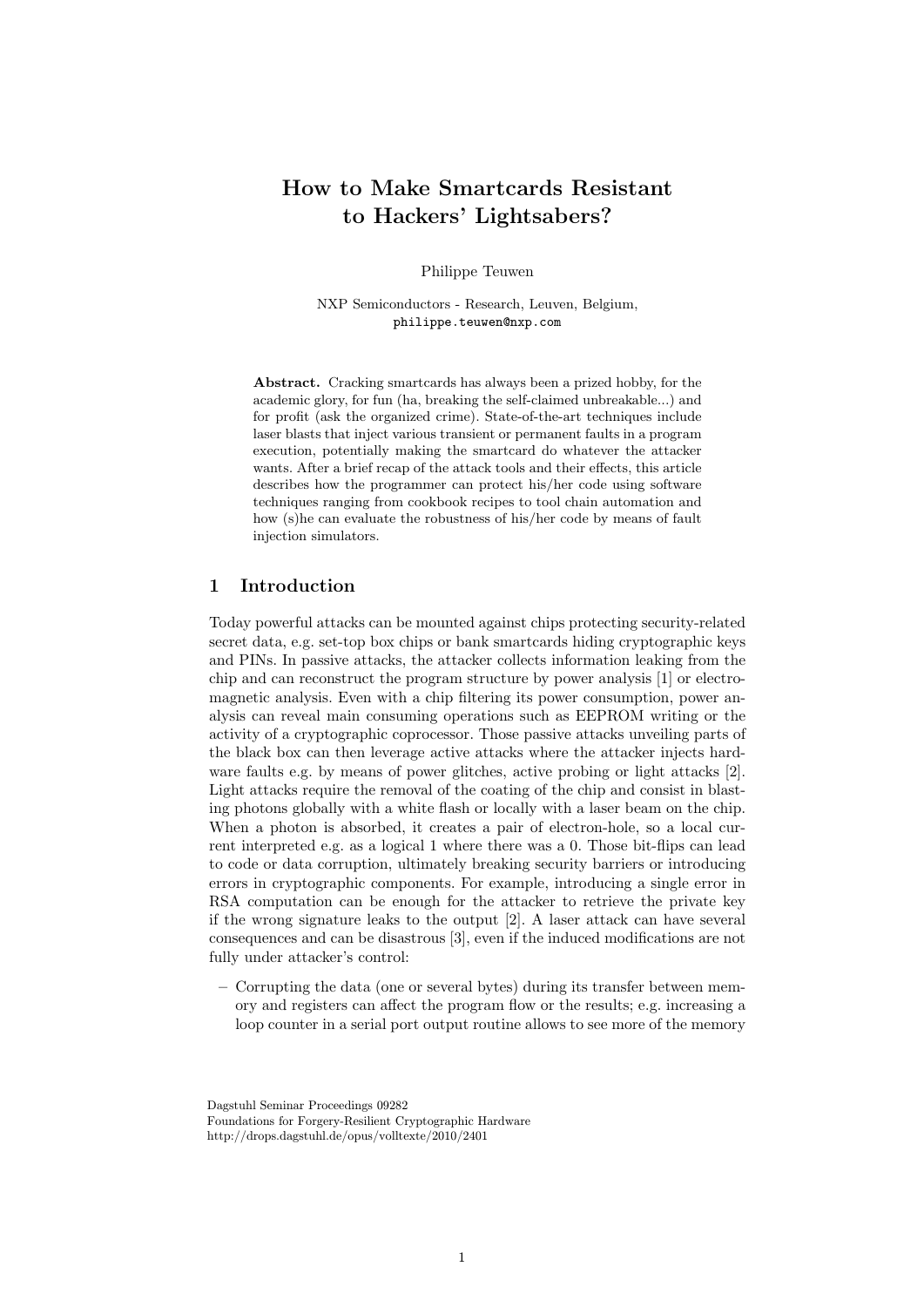than the intended output and reducing a loop counter in an iterative cipher function degrades it into an easy to break single-round variant [4].

- Corrupting one or several opcodes as they're fetched from the memory can corrupt the data operations or prevent critical tests, jumps or calls to be properly executed.
- Corrupting permanently a memory cell is also feasible but harder [5].

Beside hardware protections such as metalization meshes, light detectors, duplication of hardware components or watchdogs, there are also software techniques to detect malicious hardware faults gathered under the term Secure Code Execution (SCE). A first layer of defense consists of a set of cookbook recipes providing a local hardening of the code such as [3]:

- Detection of corrupted data by checksums, variable redundancy or execution redundancy.
- Execution randomization to defeat differential power analysis and to impede the determination of the right moment to perform the injection.
- Ratification counters and baits: small extra operations are introduced and their result checked. After one or several attacks are detected the smartcard ceases to function.

The core cryptographic functions are usually well protected against fault injection and side-channel analysis by countermeasures very tight to the functions themselves such as replaying some specific rounds of DES or verifying a RSA signature after its generation. This is not sufficient; any security related code is to be protected against fault attacks. To achieve this, it is highly desirable to have a generic model encompassing those recipes such that it can be implemented in a compiler with some new pragmas for the developer to identify the secure elements to be protected. In order to evaluate the effectiveness of the recipes and ultimately of such a security-enhanced compiler, it is important to be able to test them as soon as possible in the development chain. This means developing a simulator capable of reproducing the logical effect of a hardware attack and analyzing its impact.

Note that there is also a wide category of fault-injection techniques described in the security domain but it's usually limited to the fuzzing of the environment of a software: its I/Os, environment variables, system calls, network connections etc. and it doesn't assume that the fault can appear in the software's own instructions flow.

The results presented in this paper are organized as follows. Section 2 tries to bring Software Fault Tolerance and Secure Code Execution together while highlighting their differences. Section 3 presents a brief overview of existing Software Fault Tolerance fault-injection techniques. Section 4 explains how a fault-injection tool currently in development and targeted for Secure Code Execution is designed. Section 5 gives more details on the models of faults to be injected. Section 6 sketches conclusions.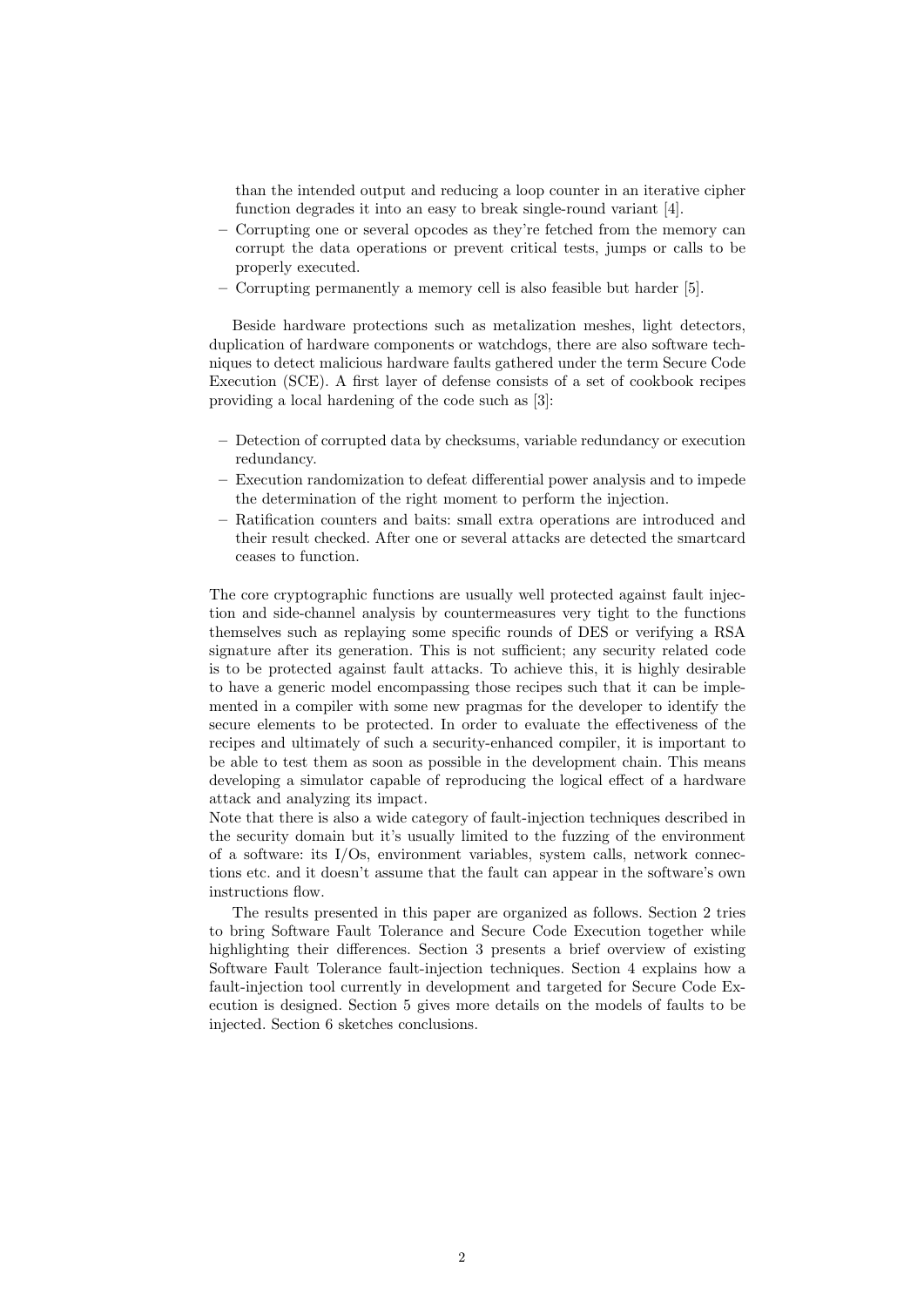## 2 A Comparison With Software Fault Tolerance

Fighting hardware faults by software means is nowadays a very well studied field called Software Implemented Hardware Fault Tolerance (SIHFT) or just Software Fault Tolerance. But it is presented as a quality and safety problem against natural bit-flips, very rarely as a security problem against malicious fault injections [6]. Indeed SIHFT techniques are primarily developed for e.g. spacecrafts strafed by cosmic rays or equipments close to radioactive elements. Under those environments the hardware is also prone to transient errors and numerous hardware, software or hybrid techniques are studied to mitigate those errors. Given the numerous developments in SIHFT, it is very tempting to apply some fault-tolerance study techniques and frameworks to the field of malicious attacks against smartcards for developing hardening compilers as well as for developing fault-injection simulators.

But one must understand the differences and the limitations of such an attempt to bring those two disciplines together before going further:

The goals: the detection of errors is a common milestone but the finality is different.

On one side Software Fault Tolerance is focusing on the reliability of a system, either by detecting and discarding erroneous results (as e.g. with doubleredundancy) or by recovering from errors (as e.g. with triple-redundancy).

On the other side when a smartcard is under attack, there is no need to recover gracefully from errors. But security items (such as the private key or the PIN) must be protected from an exploitation of those errors.

The faults: Software Fault Tolerance is almost always considering a very simple model of the physical transient faults caused by radioactivity or cosmic rays: single bit-flip errors, referred as the SEU (Single Event Upset) model. This is a perfectly suitable model given their working hypothesis that flipping a single bit is indeed the most probable logical effect of a physical interaction between the hardware and low-energy ions or electro-magnetic or nuclear radiation interferences.

But a voltage glitch or a light blast on a chip induces a much stronger effect as it usually affects the whole memory bus or other large parts of the circuit and can be applied or repeated during more than a single instruction cycle. Therefore modelling such attacks must perform more manipulations than a simple SEU.

Their occurrences: Software Fault Tolerance success is expressed in terms of statistics and probability, typically: given random SEU injections over the whole system, what are the percentage of SEU faults leading to errors and the percentage of errors being detected.

In malicious fault injection, the attacks are not randomly distributed but are educated guesses based on some side-channel information. As seen before, even without knowing the source code, the attacker is not in front of a completely black box. Some code structures can be recognized and specifically targeted such as DES rounds or EEPROM writing. As a consequence, the countermeasures will not be evenly distributed either but will concentrate on the protection of the security items.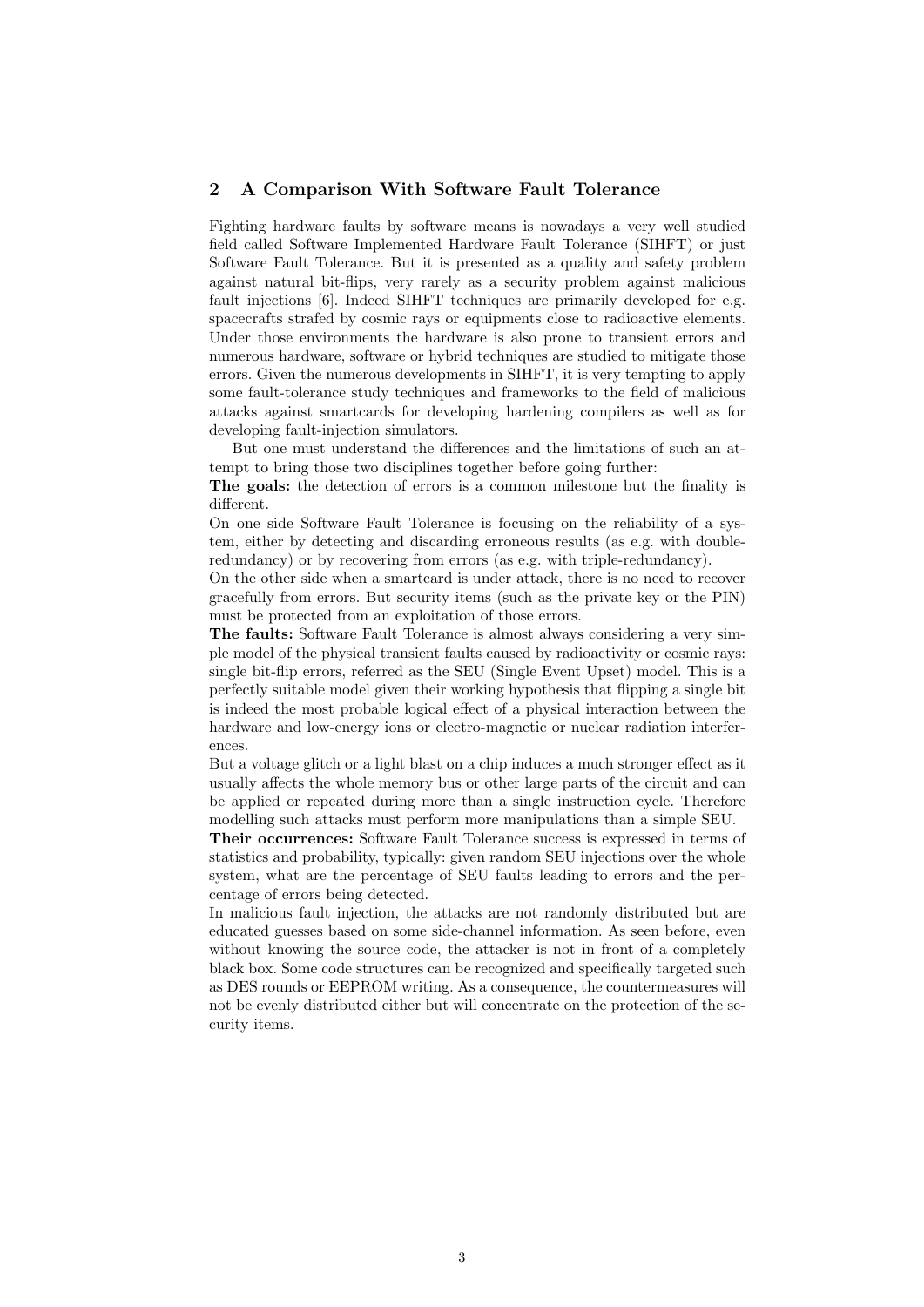Their processing: once an error is detected in Software Fault Tolerance, the system is designed to recover nicely by discarding the erroneous values, possibly by repeating the operation or in extreme cases by a reboot.

If the error is malicious, one must take care of not disclosing any information about the error that occurred, neither on the output nor by side-channels. Therefore the error must be detected soon enough. But detecting and reacting too soon can also leak information. For example if the code is comparing two buffers and stops abruptly as soon as there is a mismatch, it's a timing information available to the attacker and very useful to guess a data buffer byte per byte. So the comparison must always take the same time, no matter if and where there are mismatches. The branch in execution once an error is detected can also be a privileged target for a second injection if not designed properly.

The footprints: Software Fault Tolerance techniques easily doubles the memory, execution time and power consumption footprints.

In a smartcard, resources are quite scarce and doubling them is typically not affordable.

The evaluation: to evaluate the effectiveness of software-implemented techniques against hardware errors, both fields can benefit from a framework offering a software-based simulation of transient or permanent faults. Given the level of achievement of SIHFT, it is interesting to explore the different simulation frameworks developed for SEU and adapt them to the malicious injection cases. This subject is covered in the following chapter.

# 3 Related Work in Software-Implemented Hardware Fault Injection

Hopefully when it comes to simulating hardware faults by software means, the differences between Software Fault Tolerance and Secure Code Execution are more superficial and one can find inspiration in the first field for the second one. Indeed both approaches require the same kind of framework: a hardware simulator with hooks to inject faults and observe their effect, sometimes referred as Software-Implemented Hardware Fault Injection (SWIFI) tool [7].

Some SWIFI tools providing runtime injection (but limited to SEU) are quite appealing, among others:

- ReSP: a simulation platform accepting a SystemC description of a Multi-Processor System-On-Chip (MPSoC) [7].
- ReSP is written in Python and therefore allows all the imaginable hooks and runtime manipulations of internal objects. The analysis of error propagation is done by comparison with a golden model i.e. a non disturbed copy of the architecture. It is worth to note that ReSP is an open-source project [8].
- A JTAG-based fault injection system [9]. To provide a very fast platform (2ms/fault at 4MHz), the authors were controlling a LPC2129 (an ARM7TDMI  $\mu$ P of NXP) by its JTAG interface; the control part being implemented in a dedicated FPGA. The counterpart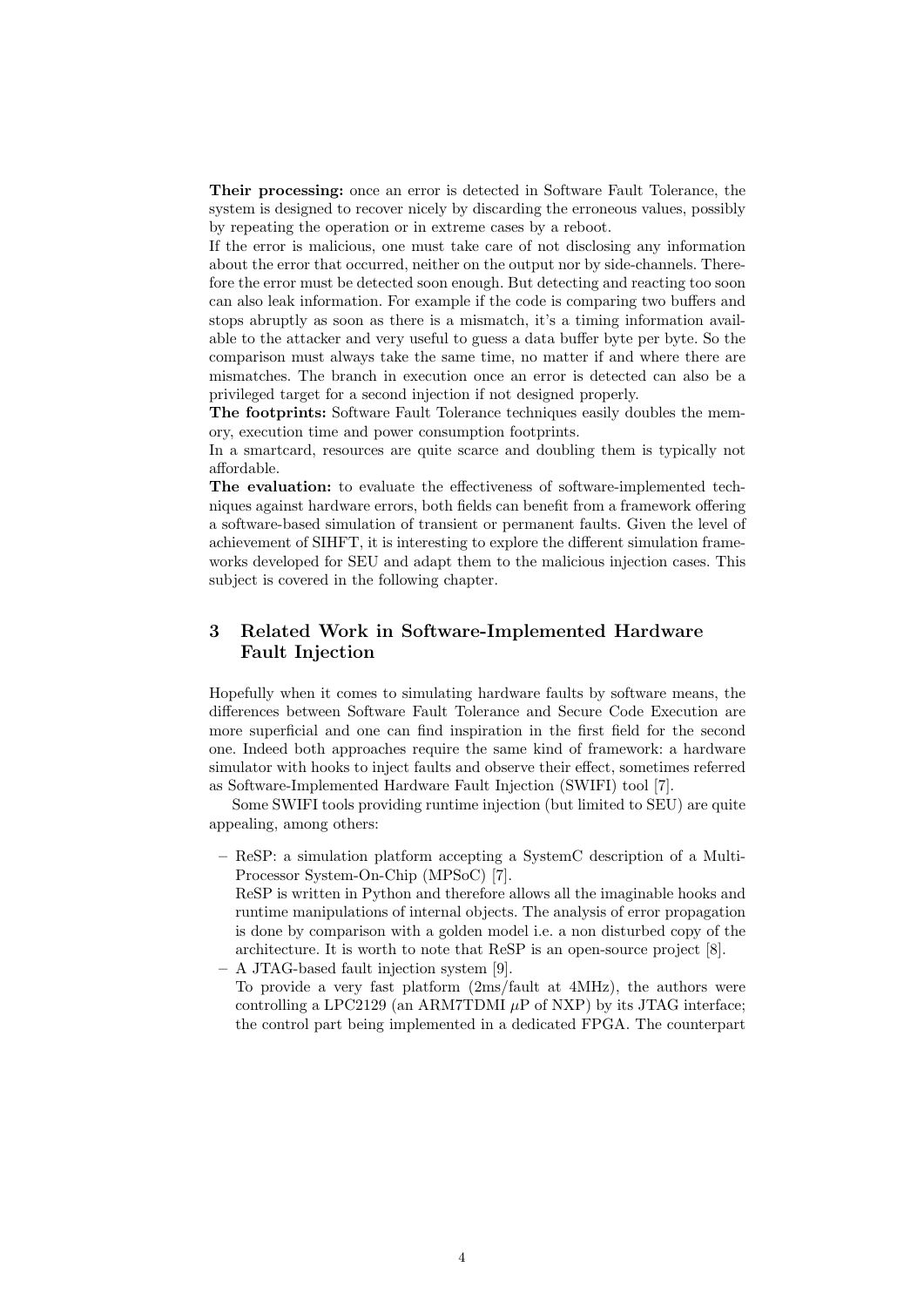is the loss of flexibility: the faults list must be fixed in advance as well as the golden outputs.

– Tools controlling GDB, the GNU Debugger: initially FIESTA (Fault Injection for Embedded System Target Application) [10] but also others like FAUST (FAUlt-injection Script-based Tool) [11]. The advantage of those solutions is that they can deal with any language and target supported by GDB, which helps keeping focused on the design of the injection process itself.

#### 4 A Tool for Fault Injection Attack Simulation

It was chosen to work on a setup similar to the FIESTA and FAUST frameworks: interacting directly with GDB to inject the faults. To have a more realistic setup of fault injection on small embedded  $\mu$ Ps, GDB is combined with Skyeye [12], an opensource tool capable of simulating the ARM7TDMI  $\mu$ P. Skyeye supports the RDI (remote debug interface) protocol of GDB over TCP/IP so it can be controlled by a debugger instance supporting the target, in our case a gdb-armlinux-gnueabi. Globally a SWIFI framework or pattern system [13] foreseen for Software Fault Tolerance can be applied to Secure Code Execution evaluation but there are still a number of minor differences to keep in mind.

- If building statistics out of a few hundreds random injections makes sense for Fault Tolerance, a more systematic approach is needed for a security evaluation in order to have a better coverage of the code.
- Injections must be repeatable to understand what happened. Therefore a time base trigger is not sufficient and is to be replaced by cycle accurate interrupts to guarantee that a successful injection can be replayed identically later.
- SEU model must be replaced by new classes of code or data manipulations mimicking the logical effects of power glitches or light blasts. This will be detailed in the next section.
- Characterization of the impact of an injection in Software Fault Tolerance is limited to observing the proper termination of the program and comparing the output with a golden output. But the goals are different in a smartcard attack so watchpoints will be placed on the secure elements in memory and breakpoints on the secure code areas to catch when an error gives access to a restricted data or code when it shouldn't and the output is compared with a golden reference when the cryptographic functions are justifiably used.

Because of all those differences, it is essential to work with a very flexible framework nevertheless still fast. The original FAUST approach to generate static scripts and to launch GDB for every single injection is quite slow and lacks flexibility. There are several promising approaches to bypass those limitations: the ability of GDB to load C functions aside the target code and execute them from GDB expressions, the Expect-like capabilities of Python to simulate an interactive session with GDB and a very recent project to integrate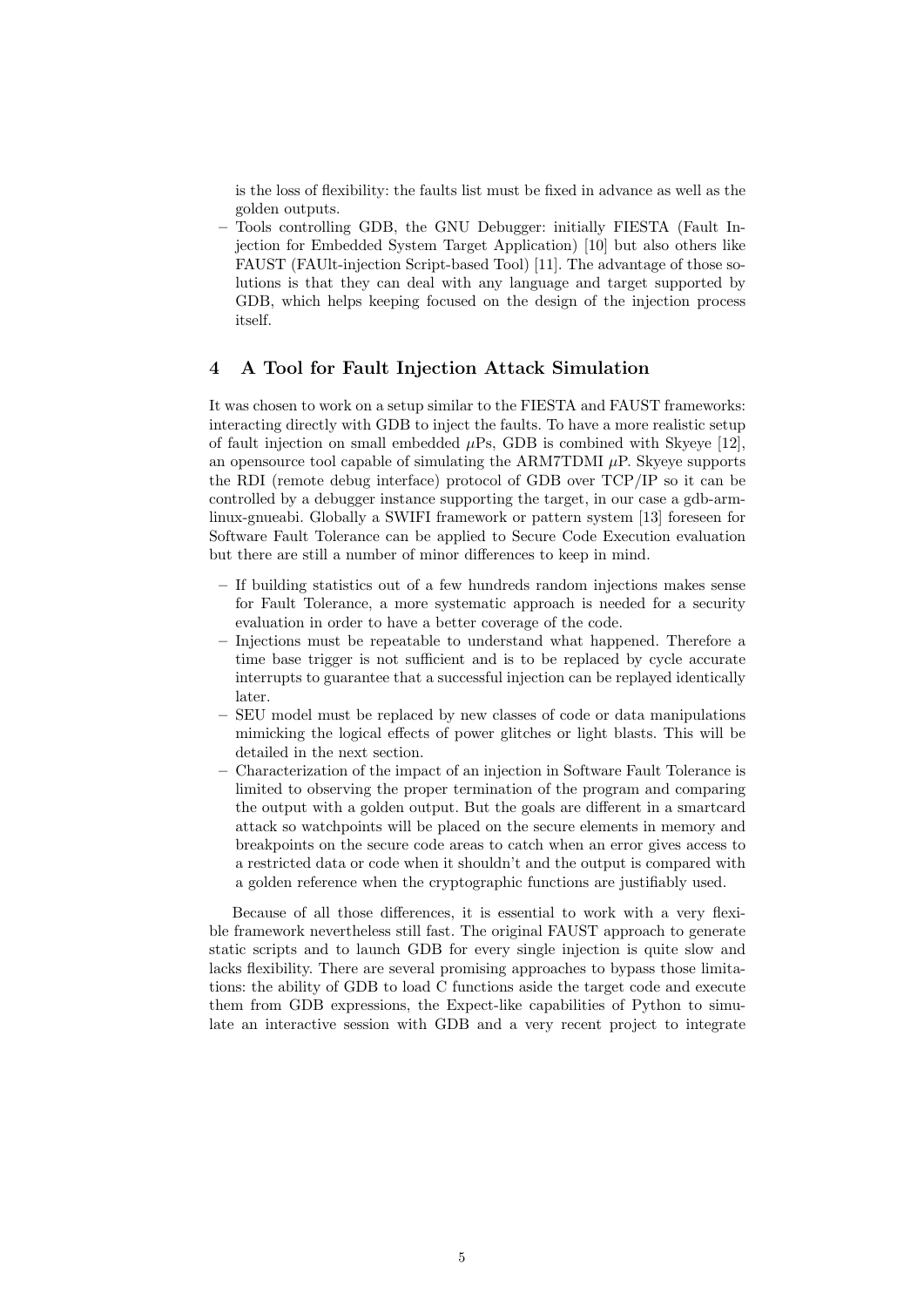Python scripting directly into GDB [14] where all GDB internals are accessible in Python. Ideally the injections could then be performed repetitively without leaving GDB.

## 5 Beyond the SEU Model

As said before, the SEU model is far from being sufficient for evaluating Secure Code Execution hardening techniques. On the other hand, performing a full coverage of SEU injections requires already  $N \cdot (R + C + D) \cdot W$  simulations for a code executed in N cycles on a core with R registers and  $C + D$  words of code and data memory of the supposedly same W-bit width. And any other more complex model will lead to an exponentially larger number of simulations:  $1 \mapsto (2^Z - 1)$  to modify Z bits at once,  $1 \mapsto Z$  to pursue the attack during Z cycles,  $N \mapsto N^Z$  to perform Z attacks during the same execution, etc.

Therefore, it is preferable to reduce the space of possible injections to a set of carefully chosen ones, favoring those with greater chances of success to reveal a security problem. For example, it makes more sense to evaluate attacks on opcodes as the avoidance of the original operation rather than the injection of a new meaningful instruction. When an opcode is modified into another one, most of the time, it will generate the same logical error as if it was replaced by a nop. Considering separately the mutation of an opcode into every single other value is a loss of time and will lead to unrealistic situations such as the injection of a jump to the secure assets, a situation that would be hard to defeat but which requires hopefully a level of control the attacker cannot reach.

The simplest attack on opcode can therefore be modelled by the replacement of the current opcode by one or several nops up to the opcode length. To model longer attacks, one can replace more than a single opcode. The changes must be transient to simulate an attack on the bus so if the changes are done in the memory they must be reverted at the next simulation cycle. Note that in a simulator incrementing the Program Counter is very easy and will have the same effect as substituting opcodes with nops. One can also consider arbitrary nop substitution on a part of the opcode which will lead to a re-interpretation of the next bytes on-the-fly as new opcodes but, if very close to what could happen in a real attack, it will probably not lead to security issues.

Here are some other examples of opcode attacks chosen for their high probability in a real context and their high potential on security: interpret the current opcode and alter its data part (if any) with  $0x00$  or  $0xFF$  while keeping the operative part; interpret the current opcode and alter its operative part while keeping the data (an INC for a DEC, a STORE for a LOAD, a PUSH for a POP, etc). Attacks on data memory can be limited to occurrences of load and store opcodes. An attack will then replace (part of) the data by 0x00 or 0xFF. To make a transient error on a read operation the fault-injection tool will save the current data value, alter it, execute the load instruction and restore the value in memory. For a permanent error on a write operation it will execute the store instruction then alter it in memory. Permanent errors on read are also possible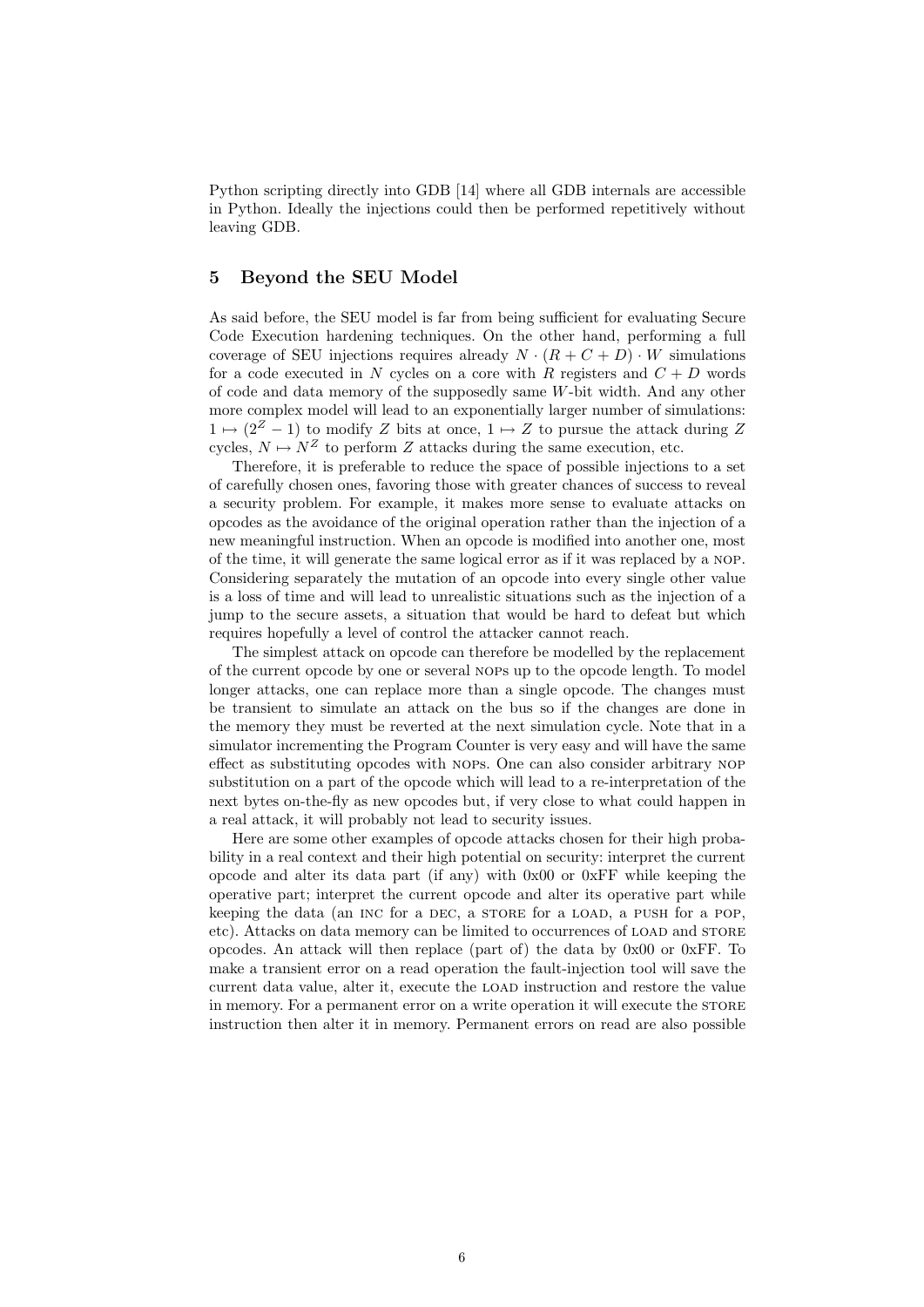to simulate attacks on RAM but don't make sense on EEPROM. Note that a permanent error in RAM is actually permanent up to the next power cycle.

# 6 Conclusions and Open Problems

The hardening of security sensible code in smartcards against malicious hardware fault injections is today still an artwork exercise left in the hands of developers. Their work would be greatly enhanced if this task was for a part automated in the toolchain. As a first step in this direction, the provisioning of a fault injection simulator tweaked for mimicking active attacks such as light attacks by laser would be of great help. This is the aim of our current project, using the capabilities of GDB to inject faults into an ARM7TDMI simulator. One limitation of the current approach is the absence of prediction of the side-channel leakages caused by a hardware injection.

### 7 Acknowledgments

I would like to thank my colleagues who offered me their help, especially Ventzislav Nikov, Mathias Wagner and Marc Vauclair for their thorough review and useful suggestions.

## References

- 1. S. Mangard, E. Oswald, and T. Popp, Power Analysis Attacks: Revealing the Secrets of Smart Cards, 1st ed. Springer, Mar. 2007.
- 2. H. Bar-El, H. Choukri, D. Naccache, M. Tunstall, and C. Whelan, "The sorcerer's apprentice guide to fault attacks," Cryptology ePrint Archive, Report 2004/100, 2004.
- 3. K. Markantonakis, K. Mayes, M. Tunstall, D. Sauveron, and F. Piper, Smart Card Security, 2007, pp. 201–233.
- 4. H. Choukri and M. Tunstall, "Round reduction using faults," in L. Breveglieri and I. Koren Eds., FDTC 2005, 2005, pp. 13–24.
- 5. S. P. Skorobogatov and R. J. Anderson, "Optical fault induction attacks," in Revised Papers from the 4th International Workshop on Cryptographic Hardware and Embedded Systems. Springer-Verlag, 2003, pp. 2–12.
- 6. P. Ammann and S. Jajodia, "Computer security, fault tolerance, and software assurance," Concurrency, IEEE [see also IEEE Parallel  $\mathcal B$  Distributed Technology], vol. 7, no. 1, pp. 4–6, 1999.
- 7. G. Beltrame, C. Bolchini, L. Fossati, A. Miele, and D. Sciuto, "A framework for reliability assessment and enhancement in multi-processor systems-on-chip," in Defect and Fault-Tolerance in VLSI Systems, 2007. DFT '07. 22nd IEEE International Symposium on, 2007, pp. 132–142.
- 8. "Resp: a reflective simulation platform, open-source mpsoc design." [Online]. Available: http://www.resp-sim.org/